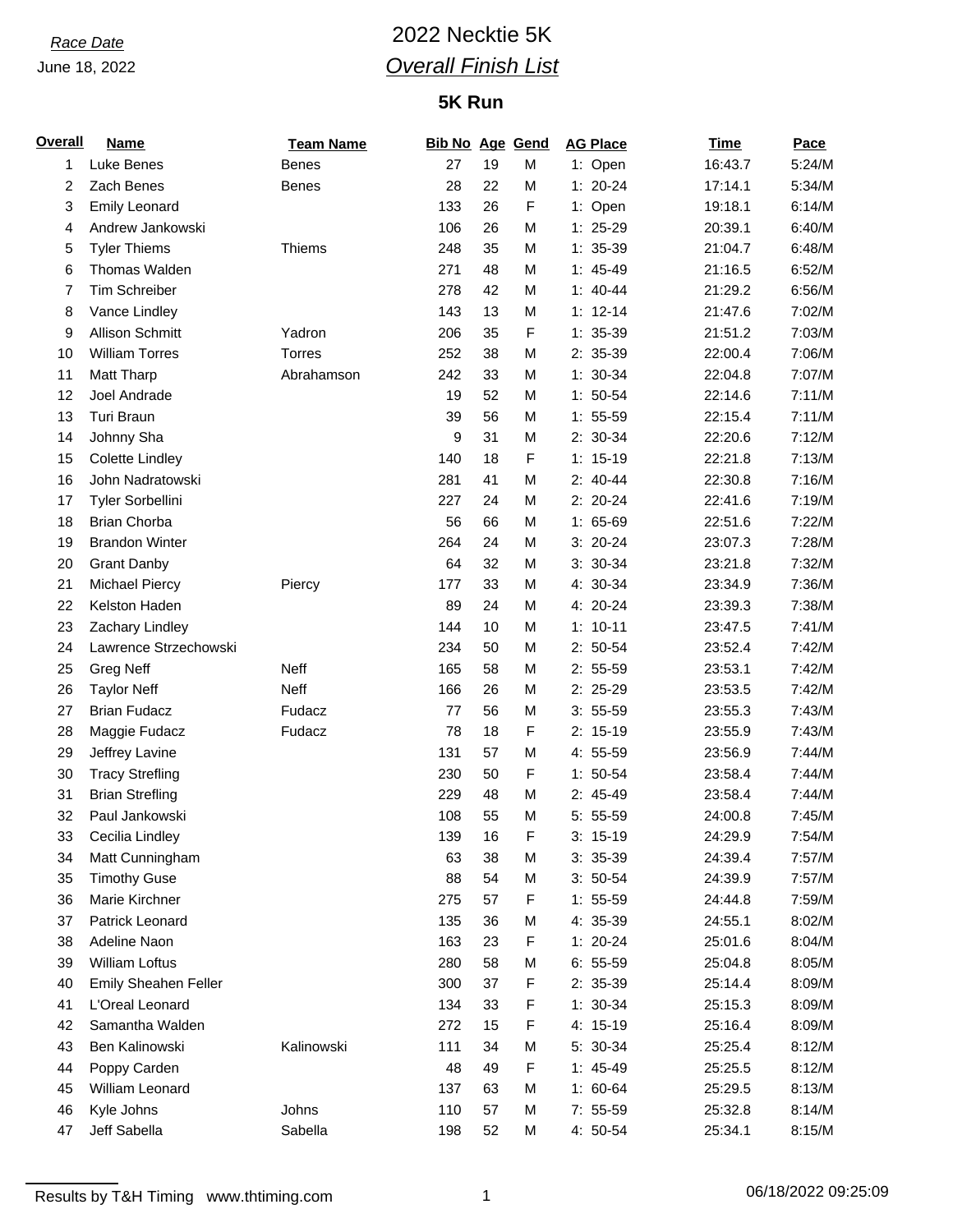# *Race Date* 2022 Necktie 5K *Overall Finish List*

## **5K Run**

| <b>Overall</b> | <b>Name</b>            | <b>Team Name</b>  | <b>Bib No Age Gend</b> |    |   | <b>AG Place</b> | <b>Time</b> | Pace   |
|----------------|------------------------|-------------------|------------------------|----|---|-----------------|-------------|--------|
| 48             | <b>Thomas Glikis</b>   |                   | 279                    | 48 | M | $3: 45-49$      | 25:52.4     | 8:21/M |
| 49             | <b>Craig Benes</b>     | <b>Benes</b>      | 25                     | 58 | M | $8:55-59$       | 25:56.3     | 8:22/M |
| 50             | Julia Benes            | <b>Benes</b>      | 26                     | 19 | F | 5: 15-19        | 25:56.3     | 8:22/M |
| 51             | Gwen O'Connor          |                   | 169                    | 47 | F | 2: 45-49        | 25:57.1     | 8:22/M |
| 52             | <b>Audrey Benes</b>    | <b>Benes</b>      | 24                     | 54 | F | $2: 50-54$      | 26:09.6     | 8:26/M |
| 53             | James Hoffman          |                   | 101                    | 66 | M | $2: 65-69$      | 26:20.4     | 8:30/M |
| 54             | Shanna Kautzmann       |                   | 121                    | 51 | F | $3: 50-54$      | 26:25.4     | 8:31/M |
| 55             | <b>Richard Naon</b>    |                   | 286                    | 24 | M | 5: 20-24        | 27:04.9     | 8:44/M |
| 56             | Kay Pliske             |                   | 182                    | 43 | F | $1: 40-44$      | 27:07.9     | 8:45/M |
| 57             | <b>Brenda Chavez</b>   |                   | 54                     | 45 | F | $3:45-49$       | 27:20.3     | 8:49/M |
| 58             | <b>Emily Walden</b>    |                   | 273                    | 20 | F | $2: 20-24$      | 27:24.6     | 8:51/M |
| 59             | Tom Deyoung            |                   | 67                     | 56 | M | $9:55-59$       | 27:24.7     | 8:51/M |
| 60             | Madeline Spear         | <b>Ted Tolish</b> | 283                    | 29 | F | $1: 25-29$      | 27:39.8     | 8:55/M |
| 61             | <b>Steve Kearney</b>   |                   | 123                    | 73 | M | $1: 70-74$      | 27:40.8     | 8:56/M |
| 62             | Andy Chavez            | Chavez            | 53                     | 46 | M | 4: 45-49        | 27:46.5     | 8:58/M |
| 63             | Sophia Chavez          | Chavez            | 55                     | 14 | F | $1: 12 - 14$    | 27:46.6     | 8:58/M |
| 64             | <b>Allison Thiems</b>  | Thiems            | 243                    | 32 | F | $2: 30-34$      | 27:50.5     | 8:59/M |
| 65             | <b>Eileen Torres</b>   |                   | 250                    | 38 | F | $3: 35-39$      | 27:50.9     | 8:59/M |
| 66             | <b>Blaine Reyes</b>    |                   | 191                    | 18 | M | $1: 15-19$      | 27:55.4     | 9:00/M |
| 67             | Josh Hettiger          |                   | 98                     | 25 | M | $3: 25-29$      | 27:57.7     | 9:01/M |
| 68             | Sandi Harkness         |                   | 90                     | 41 | F | $2: 40-44$      | 27:58.5     | 9:01/M |
| 69             | Matthew Sikkema        |                   | 220                    | 14 | M | $2: 12-14$      | 28:03.3     | 9:03/M |
| 70             | Benjamin Sikkema       |                   | 218                    | 10 | M | $2: 10-11$      | 28:08.2     | 9:05/M |
| 71             | Tom Kaukialo           |                   | 120                    | 55 | M | 10: 55-59       | 28:14.9     | 9:07/M |
| 72             | <b>Gracie Ball</b>     |                   | 22                     | 27 | F | 2: 25-29        | 28:17.6     | 9:08/M |
| 73             | Pete Skvara            |                   | 287                    | 36 | M | 5: 35-39        | 28:21.1     | 9:09/M |
| 74             | Michael Connors        |                   | 58                     | 55 | M | 11: 55-59       | 28:30.9     | 9:12/M |
| 75             | James Somers           | Somers            | 225                    | 60 | M | 2: 60-64        | 28:35.9     | 9:14/M |
| 76             | <b>Clifton Somers</b>  | Somers            | 224                    | 27 | M | 4: 25-29        | 28:36.2     | 9:14/M |
| $77$           | lan Bowen              |                   | 35                     | 45 | M | 5: 45-49        | 28:44.2     | 9:16/M |
| 78             | Jack Bowen             |                   | 277                    | 14 | M | $3: 12-14$      | 28:44.3     | 9:16/M |
| 79             | <b>Paul Kleinaitis</b> |                   | 128                    | 63 | M | $3:60-64$       | 28:46.3     | 9:17/M |
| 80             | Carri Ables            |                   | 14                     | 45 | F | 4: 45-49        | 28:47.3     | 9:17/M |
| 81             | James Little           |                   | 146                    | 37 | M | 6: 35-39        | 28:53.8     | 9:19/M |
| 82             | <b>Brandy Bogart</b>   |                   | 32                     | 30 | F | $3: 30-34$      | 29:03.6     | 9:22/M |
| 83             | Susan Leonard          |                   | 136                    | 59 | F | $2: 55-59$      | 29:03.9     | 9:23/M |
| 84             | <b>Robert Wermers</b>  |                   | 256                    | 62 | M | 4: 60-64        | 29:22.6     | 9:29/M |
| 85             | <b>Tyler Washluske</b> |                   | 255                    | 30 | M | 6: 30-34        | 29:29.1     | 9:31/M |
| 86             | Maria Blomenfeild      |                   | 285                    | 39 | F | 4: 35-39        | 29:31.7     | 9:32/M |
| 87             | David Spenny           |                   | 228                    | 59 | M | 12: 55-59       | 29:39.3     | 9:34/M |
| 88             | Erika Johns            | Johns             | 109                    | 30 | F | 4: 30-34        | 29:51.8     | 9:38/M |
| 89             | Dana Huwig             |                   | 105                    | 41 | F | $3: 40-44$      | 29:55.7     | 9:39/M |
| 90             | Connor Nolan           |                   | 168                    | 32 | M | 7: 30-34        | 30:05.1     | 9:42/M |
| 91             | <b>Brittany Tripp</b>  |                   | 253                    | 32 | F | 5: 30-34        | 30:06.4     | 9:43/M |
| 92             | Mike Kane              |                   | 113                    | 37 | M | 7: 35-39        | 30:12.2     | 9:45/M |
| 93             | <b>Scott Thiems</b>    | <b>Thiems</b>     | 245                    | 61 | M | 5: 60-64        | 30:25.4     | 9:49/M |
| 94             | <b>Brian Carden</b>    |                   | 46                     | 49 | M | $6: 45-49$      | 30:32.7     | 9:51/M |

Results by T&H Timing www.thtiming.com 2 2 06/18/2022 09:25:10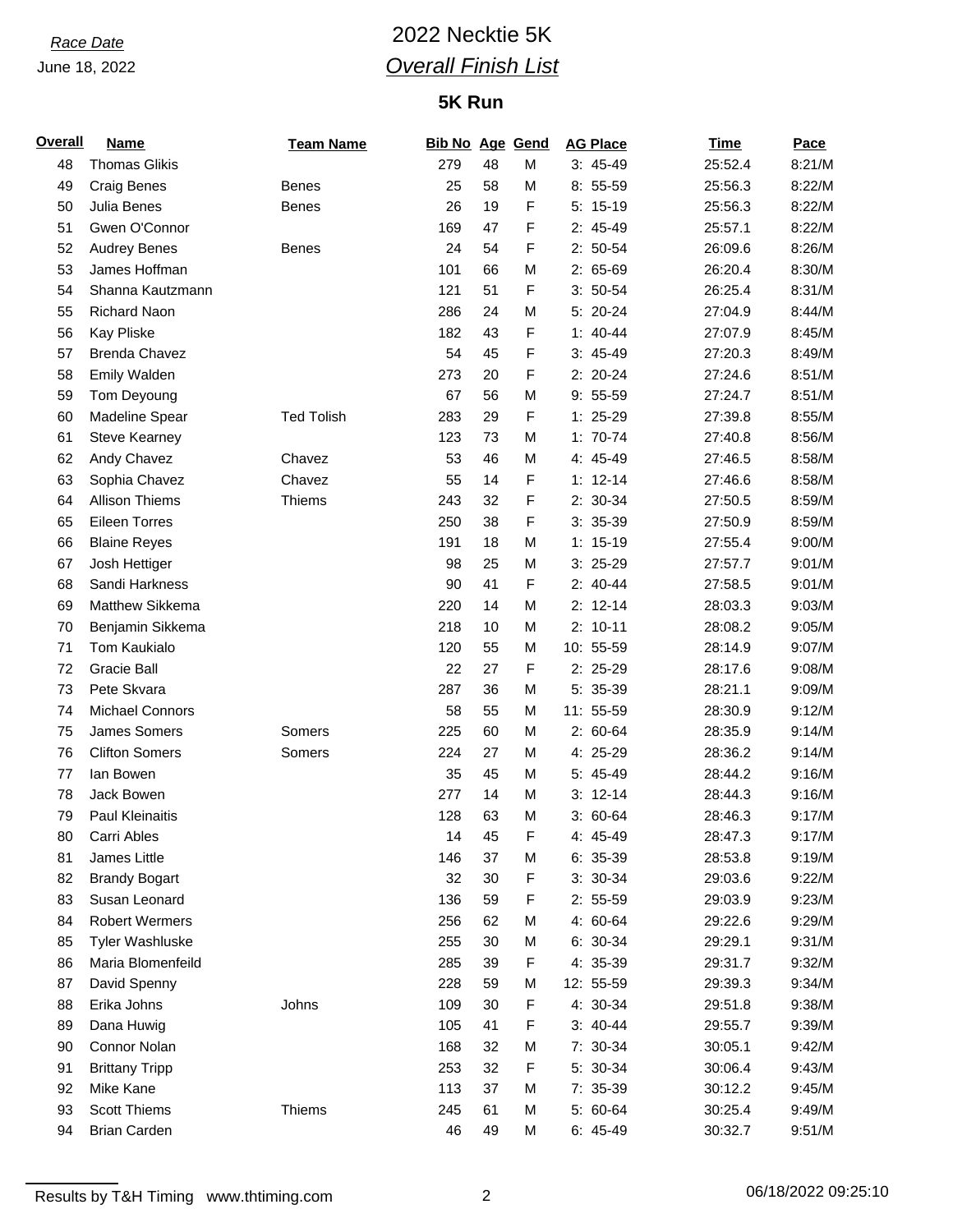# *Race Date* 2022 Necktie 5K *Overall Finish List*

## **5K Run**

| <b>Overall</b> | <b>Name</b>              | <b>Team Name</b> | <b>Bib No Age Gend</b> |    |   | <b>AG Place</b> | <b>Time</b> | Pace               |
|----------------|--------------------------|------------------|------------------------|----|---|-----------------|-------------|--------------------|
| 95             | Katie Greenhill          |                  | 85                     | 42 | F | 4: 40-44        | 30:38.1     | 9:53/M             |
| 96             | <b>Eric Greenhill</b>    |                  | 84                     | 40 | M | $3: 40-44$      | 30:39.7     | 9:53/M             |
| 97             | Kathy Hilbrich           |                  | 99                     | 68 | F | $1: 65-69$      | 30:41.6     | 9:54/M             |
| 98             | Victoria Parry           |                  | 174                    | 35 | F | 5: 35-39        | 30:50.5     | 9:57/M             |
| 99             | Madeline Sabella         | Sabella          | 200                    | 22 | F | $3: 20-24$      | 30:58.3     | 9:59/M             |
| 100            | Jenna Sabella            | Sabella          | 199                    | 17 | F | $6: 15-19$      | 30:59.3     | 10:00/M            |
| 101            | <b>Greg Sauder</b>       |                  | 205                    | 35 | M | 8: 35-39        | 31:10.8     | 10:04/M            |
| 102            | <b>Ted Tolish</b>        |                  | 249                    | 65 | M | $3:65-69$       | 31:16.5     | 10:05/M            |
| 103            | Dan Kalinowski           | Kalinowski       | 112                    | 62 | М | $6: 60-64$      | 31:46.8     | 10:15/M            |
| 104            | Patrick Schreiber        |                  | 210                    | 70 | M | 2: 70-74        | 31:57.4     | 10:19/M            |
| 105            | <b>Carla Powers</b>      |                  | 183                    | 57 | F | $3: 55-59$      | 32:03.8     | 10:21/M            |
| 106            | Martha Kearney           |                  | 122                    | 69 | F | 2: 65-69        | 32:34.3     | 10:30/M            |
| 107            | William Hope             |                  | 104                    | 22 | M | 6: 20-24        | 32:56.8     | 10:38/M            |
| 108            | Robert Hope              |                  | 103                    | 65 | M | 4: 65-69        | 32:57.1     | 10:38/M            |
| 109            | David Appel              |                  | 20                     | 71 | M | 3: 70-74        | 33:26.1     | 10:47/M            |
| 110            | lan Brewe                |                  | 41                     | 43 | М | 4: 40-44        | 33:29.1     | 10:48/M            |
| 111            | <b>Molly Brewe</b>       |                  | 42                     | 43 | F | 5: 40-44        | 33:32.9     | 10:49/M            |
| 112            | Delany Brewe             |                  | 40                     | 5  | F | 1:<br>$1 - 5$   | 33:32.9     | 10:49/M            |
| 113            | Theo Brewe               |                  | 43                     | 4  | M | $1 - 5$<br>1:   | 33:32.9     | 10:49/M            |
| 114            | Cynthia Sorbellini       |                  | 226                    | 22 | F | 4: 20-24        | 33:56.6     | 10:57/M            |
| 115            | <b>Mackinder Bowers</b>  |                  | 37                     | 26 | М | 5: 25-29        | 33:57.6     | 10:57/M            |
| 116            | Tom Keefe                |                  | 124                    | 70 | M | 4: 70-74        | 34:21.3     | 11:05/M            |
| 117            | <b>Wendy Flores</b>      |                  | 75                     | 37 | F | $6: 35-39$      | 34:21.9     | 11:05/M            |
| 118            | Mia Schirripa            | Schirripa        | 10                     | 10 | F | $1: 10-11$      | 34:27.3     | 11:07/M            |
| 119            | Kristin Lindley          |                  | 142                    | 48 | М | 7: 45-49        | 35:21.7     | 11:24/M            |
| 120            | <b>Fred Brandstrader</b> |                  | 2                      | 57 | M | 13: 55-59       | 35:42.5     | 11:31/M            |
| 121            | Augusto Guevara          |                  | 86                     | 56 | M | 14: 55-59       | 35:49.8     | 11:33/M            |
| 122            | Darren Henson            |                  | 96                     | 48 | M | 8: 45-49        | 36:17.4     | 11:42/M            |
| 123            | <b>Brian O'Neil</b>      |                  | 170                    | 67 | М | 5: 65-69        | 36:17.5     | 11:42/M            |
| 124            | Sarah Sikkema            |                  | 222                    | 42 | F | $6: 40-44$      | 36:19.8     | 11:43/M            |
| 125            | Juddson Lindley          |                  | 141                    | 52 | M | 5: 50-54        | 36:45.5     | 11:51/M            |
| 126            | Oliver Chaddock          |                  | 274                    | 13 | M | 4: 12-14        | 36:48.2     | 11:52/M            |
| 127            | Jake Everds              |                  | 72                     | 14 | М | $5: 12-14$      | 37:00.1     | 11:56/M            |
| 128            | Jeffrey Gates            |                  | 81                     | 35 | M | 9: 35-39        | 37:12.5     | 12:00/M            |
| 129            | <b>Hayley Gates</b>      |                  | 80                     | 34 | F | $6: 30-34$      | 37:12.7     | 12:00/M            |
| 130            | Thomas Linden            |                  | 138                    | 64 | М | 7: 60-64        | 37:12.8     | 12:00/M            |
| 131            | Mylese Tucker            |                  | 5                      | 57 |   | 4: 55-59        |             | 12:05/M            |
| 132            |                          |                  | 217                    | 16 | F | $7: 15-19$      | 37:28.9     | 12:10/M            |
|                | Ali Sierazy              |                  |                        |    | F |                 | 37:43.7     |                    |
| 133            | Ocean Torres             | Torres           | 251                    | 6  | F | 1: $6 - 7$      | 37:43.7     | 12:10/M<br>12:11/M |
| 134            | <b>Bruce Reyes</b>       |                  | 4                      | 57 | M | 15: 55-59       | 37:45.5     |                    |
| 135            | Joseph Rincon            |                  | 76                     | 47 | M | 9: 45-49        | 37:46.5     | 12:11/M            |
| 136            | Luke Dunscombe           | Dunscombe        | 70                     | 48 | M | 10: 45-49       | 38:05.9     | 12:17/M            |
| 137            | Nathan Dunscombe         | Dunscombe        | 71                     | 13 | M | $6: 12-14$      | 38:06.8     | 12:18/M            |
| 138            | Douglas Willems          | Willems          | 260                    | 51 | M | $6: 50-54$      | 38:24.7     | 12:23/M            |
| 139            | Seth Willems             | Willems          | 261                    | 18 | M | $2: 15-19$      | 38:25.7     | 12:24/M            |
| 140            | <b>Ruth Graff</b>        |                  | 83                     | 75 | F | 1: 75-79        | 38:53.8     | 12:33/M            |
| 141            | Annette Young            |                  | 269                    | 64 | F | $1: 60-64$      | 38:54.1     | 12:33/M            |

Results by T&H Timing www.thtiming.com 3 3 06/18/2022 09:25:11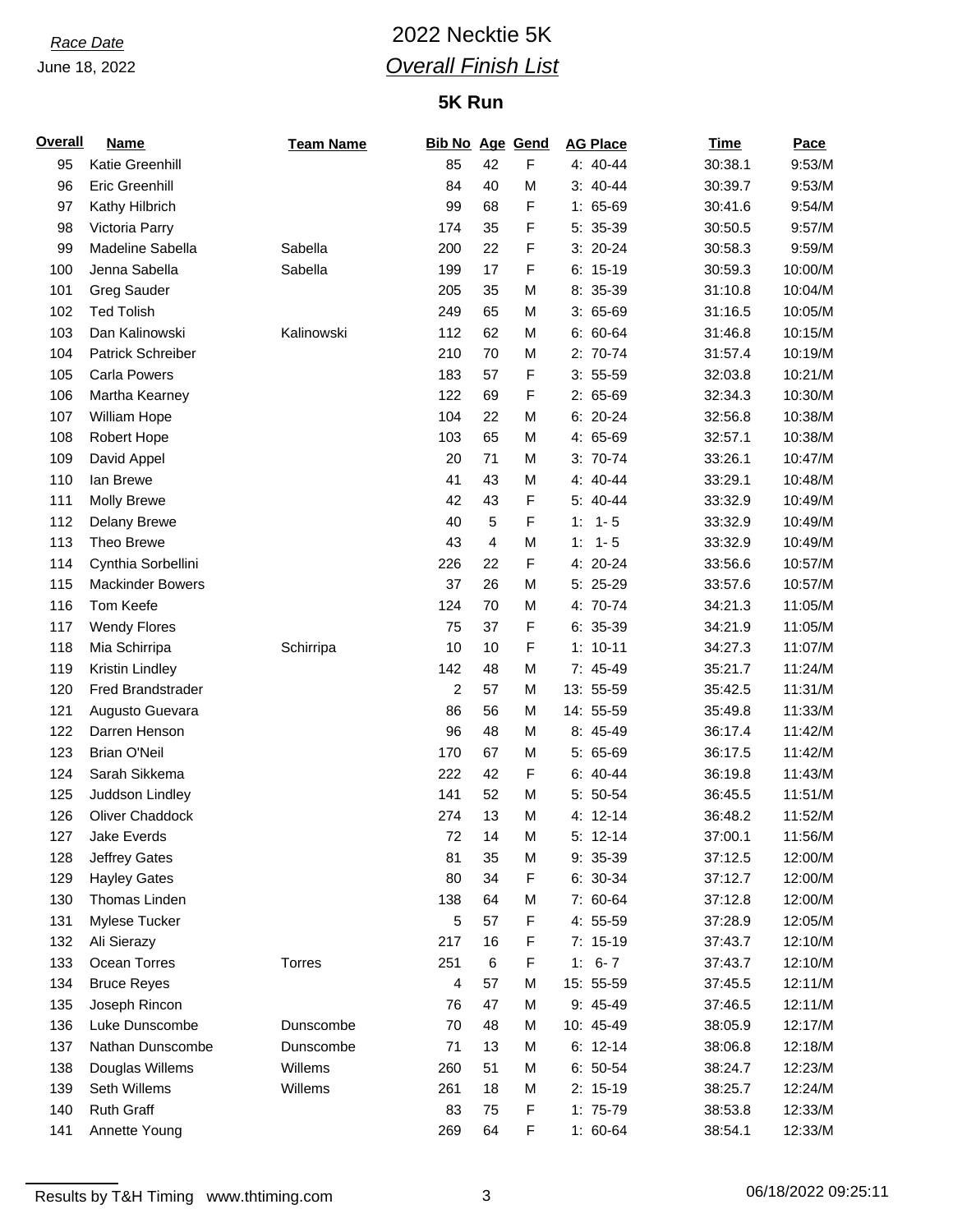# *Race Date* 2022 Necktie 5K *Overall Finish List*

## **5K Run**

| <b>Overall</b> | <u>Name</u>            | <b>Team Name</b> | <b>Bib No Age Gend</b> |                |   | <b>AG Place</b> | <b>Time</b> | Pace    |
|----------------|------------------------|------------------|------------------------|----------------|---|-----------------|-------------|---------|
| 142            | <b>Stacy Price</b>     | Price            | 185                    | 36             | F | 7: 35-39        | 39:17.6     | 12:41/M |
| 143            | <b>Rick Price</b>      | Price            | 184                    | 66             | M | $6: 65-69$      | 39:18.4     | 12:41/M |
| 144            | Jackie Griggs          |                  | 3                      | 49             | F | 5: 45-49        | 40:09.7     | 12:57/M |
| 145            | Sandra Yencho          |                  | 268                    | 42             | F | 7: 40-44        | 40:24.6     | 13:02/M |
| 146            | Elijah Sikkema         |                  | 219                    | 6              | M | $6 - 7$<br>1:   | 41:57.4     | 13:32/M |
| 147            | Raymond Sikkema        |                  | 221                    | 42             | M | 5: 40-44        | 41:58.7     | 13:33/M |
| 148            | <b>Rylyn Miller</b>    |                  | 158                    | 21             | F | 5: 20-24        | 42:10.2     | 13:36/M |
| 149            | <b>Justin Andrews</b>  |                  | 282                    | 23             | M | 7: 20-24        | 42:10.7     | 13:36/M |
| 150            | Annaliese McSweeney    |                  | 152                    | 35             | F | 8: 35-39        | 42:14.9     | 13:38/M |
| 151            | Sue Heneghan           |                  | 94                     | 48             | F | $6: 45-49$      | 42:40.5     | 13:46/M |
| 152            | Lana Bozanic           |                  | 38                     | 46             | F | 7: 45-49        | 42:41.4     | 13:46/M |
| 153            | Jake Merryman          |                  | 154                    | 25             | M | $6: 25-29$      | 42:55.1     | 13:51/M |
| 154            | Anna Reyes             |                  | 190                    | 25             | F | $3: 25-29$      | 42:55.6     | 13:51/M |
| 155            | Janet Hoffman          |                  | 102                    | 66             | F | $3:65-69$       | 43:07.1     | 13:55/M |
| 156            | <b>Jim Bowers</b>      |                  | 36                     | 59             | M | 16: 55-59       | 43:50.6     | 14:09/M |
| 157            | Rob Lines              |                  | 145                    | 60             | M | 8: 60-64        | 45:37.8     | 14:43/M |
| 158            | <b>Suzie Willems</b>   |                  | 262                    | 47             | F | 8: 45-49        | 46:30.2     | 15:00/M |
| 159            | Dara Guse              |                  | 87                     | 51             | F | 4: 50-54        | 46:31.1     | 15:00/M |
| 160            | Joanna Connors         |                  | 57                     | 58             | F | 5: 55-59        | 47:24.6     | 15:18/M |
| 161            | <b>Kaley Piercy</b>    | Piercy           | 176                    | 32             | F | 7: 30-34        | 47:28.2     | 15:19/M |
| 162            | Susan Deems-Dluhy      |                  | 66                     | 62             | F | $2: 60-64$      | 47:51.4     | 15:26/M |
| 163            | George Dluhy           |                  | 69                     | 64             | M | $9:60-64$       | 47:51.9     | 15:26/M |
| 164            | Doug Wiese             |                  | 257                    | 68             | M | 7: 65-69        | 48:49.2     | 15:45/M |
| 165            | Benjamin Hartlage      | Hartlage         | 91                     | 49             | M | 11: 45-49       | 48:59.9     | 15:48/M |
| 166            | Veronica Hartlage      | Hartlage         | 93                     | 13             | F | $2: 12 - 14$    | 49:00.2     | 15:48/M |
| 167            | Bella Schirripa        | Schirripa        | 12                     | 12             | F | $3: 12-14$      | 49:10.1     | 15:52/M |
| 168            | Tony Schirripa         | Schirripa        | 47                     | 47             | M | 12: 45-49       | 49:10.9     | 15:52/M |
| 169            | <b>Elizabeth Reidy</b> |                  | 188                    | 72             | F | 1: 70-74        | 50:49.5     | 16:24/M |
| 170            | Dan Reidy              |                  | 187                    | 72             | M | 5: 70-74        | 50:49.8     | 16:24/M |
| 171            | Jean Reidy             |                  | 189                    | 36             | F | 9: 35-39        | 50:49.9     | 16:24/M |
| 172            | James Hoey             |                  | 100                    | 69             | M | 8: 65-69        | 52:59.1     | 17:06/M |
| 173            | Jay Hennessey          |                  | 95                     | 59             | M | 17: 55-59       | 53:32.5     | 17:16/M |
| 174            | <b>Robert Young</b>    |                  | 270                    | 65             | M | 9: 65-69        | 53:33.6     | 17:17/M |
| 175            | Ella Thiems            | <b>Thiems</b>    | 244                    | $\overline{7}$ | F | $6 - 7$<br>2:   | 53:44.3     | 17:20/M |
| 176            | Sophia Thiems          | <b>Thiems</b>    | 247                    | 9              | F | $8 - 9$<br>1:   | 53:44.7     | 17:20/M |
| 177            | Aline Killian          |                  | 125                    | 9              | F | $2: 8-9$        | 53:45.1     | 17:20/M |
| 178            | <b>Riley Pizza</b>     |                  | 181                    | 27             | F | 4: 25-29        | 53:54.7     | 17:23/M |
| 179            | David Pizza            |                  | 178                    | 60             | M | 10: 60-64       | 54:14.7     | 17:30/M |
| 180            | John Charron           | Charron          | 52                     | 48             | M | 13: 45-49       | 54:23.5     | 17:33/M |
| 181            | Ellianna Charron       | Charron          | 51                     | 5              | F | $2: 1 - 5$      | 54:23.5     | 17:33/M |
| 182            | Fay Booker             |                  | 34                     | 58             | F | $6: 55-59$      | 54:55.7     | 17:43/M |
| 183            | Gabrielle Pizza        |                  | 179                    | 22             | F | $6: 20-24$      | 55:07.1     | 17:47/M |
| 184            | Miles Pizza            |                  | 180                    | 24             | M | 8: 20-24        | 55:08.3     | 17:47/M |
| 185            | <b>Beth Rutherford</b> |                  | 196                    | 52             | F | 5: 50-54        | 55:46.8     | 18:00/M |
| 186            | Jackie Conrad          |                  | 61                     | 59             | F | 7: 55-59        | 56:32.4     | 18:14/M |
| 187            | Dean Conrad            |                  | 59                     | 65             | M | 10: 65-69       | 56:45.4     | 18:19/M |
| 188            | Joan Solbeck           |                  | 223                    | 80             | F | 1: 80-99        | 57:21.5     | 18:30/M |
|                |                        |                  |                        |                |   |                 |             |         |

Results by T&H Timing www.thtiming.com 4 4 06/18/2022 09:25:12